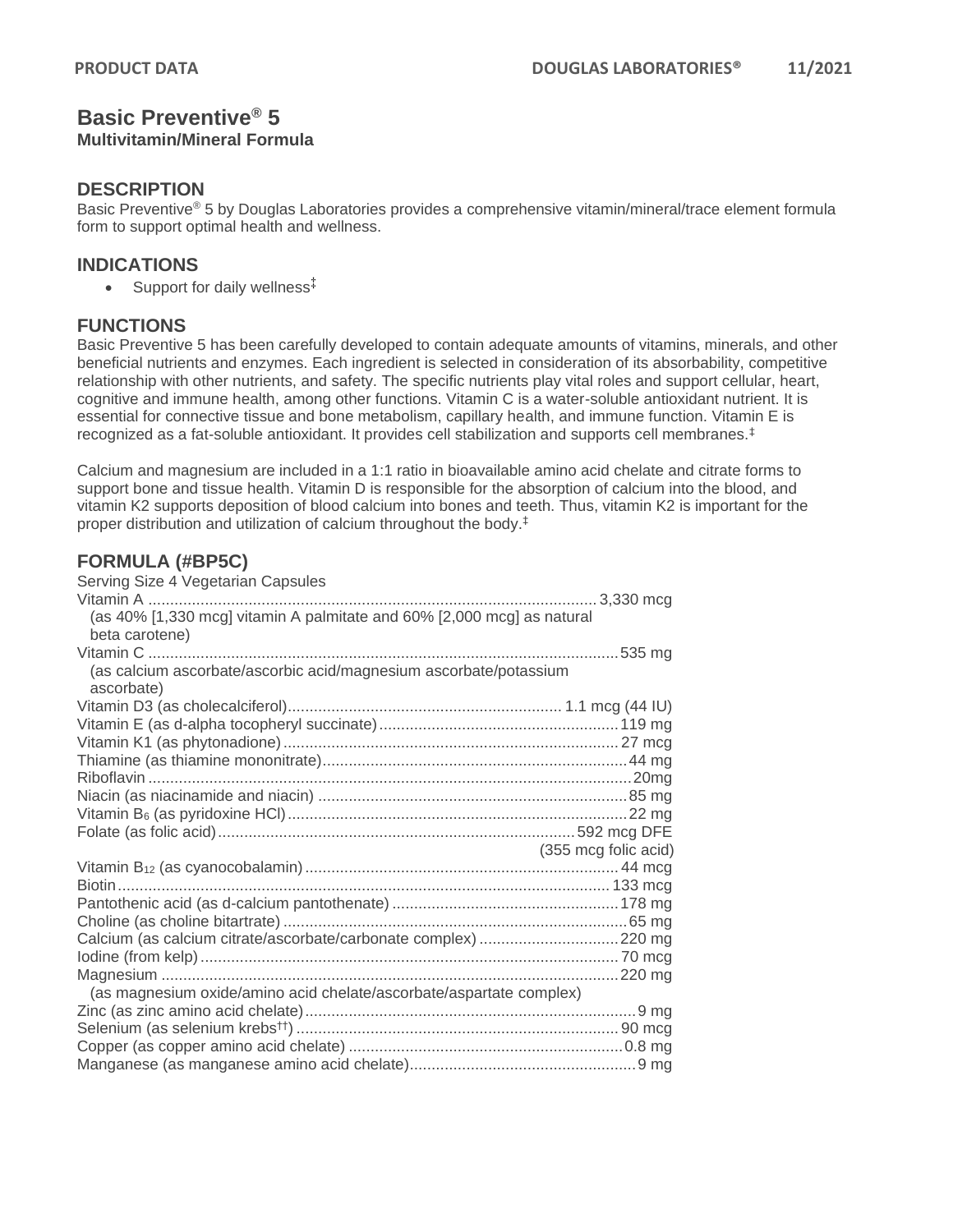# **Basic Preventive® 5**

#### **Multivitamin/Mineral Formula**

| Potassium (as potassium chloride/ascorbate/aspartate complex)  44 mg |  |
|----------------------------------------------------------------------|--|
|                                                                      |  |
|                                                                      |  |
|                                                                      |  |
|                                                                      |  |
|                                                                      |  |

Other ingredients: Hydroxypropyl methylcellulose (capsule), microcrystalline cellulose, vegetable stearate and silica

††Krebs = Citrate, Fumarate, Malate, Glutarate, and Succinate Complex

Gluten-Free, Non-GMO

## **SUGGESTED USE**

As a dietary supplement, adults take 4 capsules daily with food or as directed by your health professional.

#### **WARNING**

If you are pregnant, nursing, have any health condition or taking any medication, consult your health professional before using this product. Consult a health professional prior to use if you are taking blood thinners.

## **STORAGE**

Store in a cool, dry place. Keep out of reach of children.

#### **REFERENCES**

Girodon F, Blache D, Monget AL, et al. *J Am Coll Nutr*. 1997 Aug;16(4):357-65. Hercberg S, Galan P, Preziosi P, et al. *Arch Intern Med*. 2004 Nov 22;164(21):2335-42. Wang MX, Jiao JH, Li ZY, et al. *Atherosclerosis*. 2013 Apr;227(2):380-5. Sato K, Niki E, Shimasaki H. *Arch Biochem Biophys*. 1990 Jun;279(2):402-5. Huskisson E, Maggini S, Ruf M. *J Int Med Res*. 2007 May-Jun;35(3):277-89. Depeint F, Bruce WR, Shangari N. *Chemico-Biological Interactions*. 2006. 123; 94–112. Tsugawa N, Shiraki M. *Nutrients*. 2020 Jun 27;12(7):1909 Rodríguez-Olleros Rodríguez C, Díaz Curiel M. *J Osteoporos*. 2019 Dec 31;2019:2069176. Brunaud L, Alberto JM, Ayav A et al. *Clin Chem Lab Med*. 2003 Aug;41(8):1012-9. Miller AL. *Altern Med Rev*. 2003 Feb;8(1):7-19. Costa KA, Gaffney CE, Fischer LM, Zeisel SH. *Am J Clin Nutr*. 2005 Feb; 81(2): 440–444. Lee JK, Jung SH, Lee SE, et al. *Korean J Physiol Pharmacol*. 2018 Jan; 22(1): 35–42. Panche AN, Diwan AD, Chandra SR. *J Nutri Sci*. 2016;5:e47. Johnston CS, Barkyoumb GM, Schumacher SS. *Nutrients*. 2014 Jul 9;6(7):2572-83. Sasazuki S, Sasaki S, Tsubono Y, et al. *Eur J Clin Nutr*. 2006 Jan;60(1):9-17. Kurutas EB. *Nutr J*. 2016; 15: 71. den Heijer M, Brouwer IA, Bos GM, et al. *Arterioscler Thromb Vasc Biol*. 1998 Mar;18(3):356-61. Robinson K, Arheart K, Refsum H, et al. *Circulation*. 1998; 97: 437-443. Johnston CS, Barkyoumb GM, Schumacher SS. *Nutrients*. 2014 Jul 9;6(7):2572-83. Tanaka T, Scheet P, Biusti B, et al. *Amer J Hum Genetics.* Apr 2009. 84: 477–482.